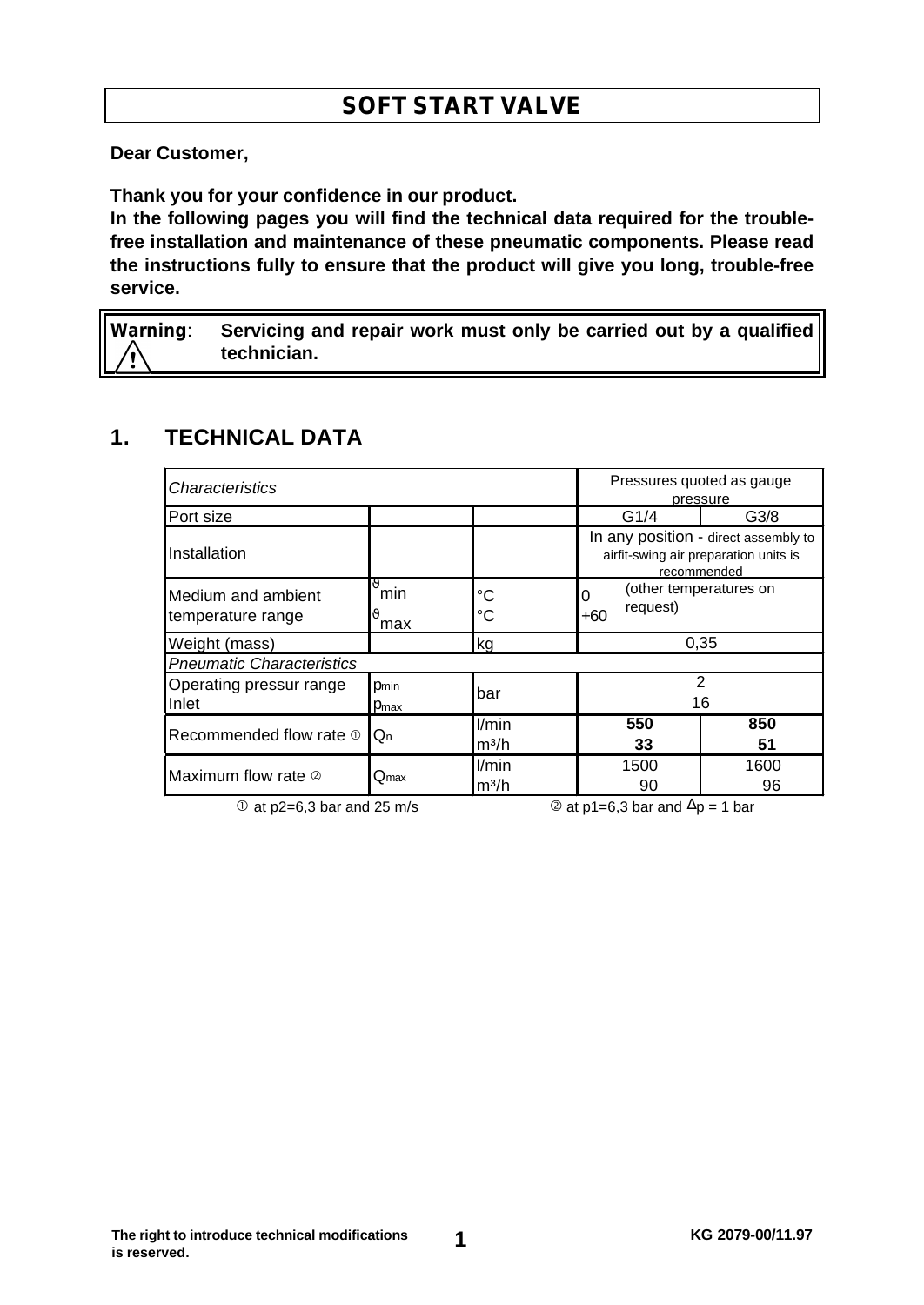## **2. INSTALLATION INSTRUCTIONS**



**The soft start valve itself is maintenance-free. The compressed air system as a whole must be correctly maintained (air filtered and dewatered).**

#### **3.1. Cleaning**

**The plastic parts should only be cleaned with warm water and normal washing-up liquid.**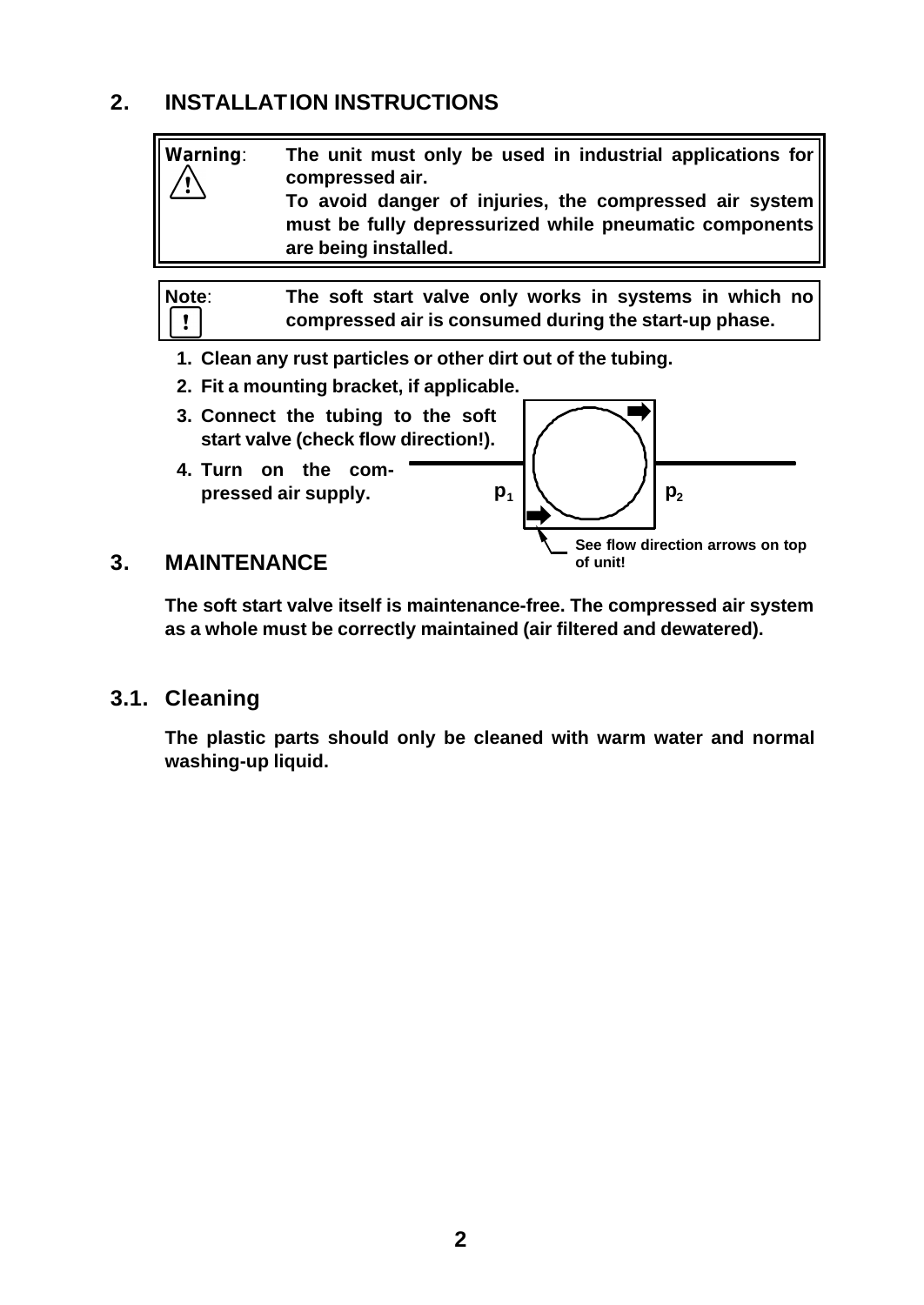## **4. DISMANTLING**

**Warning**: **To avoid danger of injuries, the unit must only be dismantled with the pneumatic system completely depressurized!**

## **4.1. Dismantling the Upper Part**

- **1.** Loosen upper part  $\mathbb{O} \otimes \mathbb{S}$  with a pin **spanner and screw it off.**
- **2. Remove O-ring**  $\varnothing$  **30**  $\times$  **2,5**  $\oplus$  from cap  $\oplus$ .

#### **4.1.1. Removing the Setting Screw**

- **1.** Lever toothed ring  $\textcircled{}$  out of cap  $\textcircled{}$  with a **small screwdriver.**
- **2. Unscrew setting screw** Ç**.**

#### **4.2. Dismantling the Lower Part**

**1. Loosen cap** â **with a pin spanner and screw it out.**

| Caution: The<br>$\Box$ | compression spring $\oslash$                 |  |  |
|------------------------|----------------------------------------------|--|--|
|                        | comes out of the housing $\circledcirc$ with |  |  |
|                        | the lower part.                              |  |  |

- **2.** Pull differential piston  $\textcircled{}$  out of spring  $\textcircled{}$ .
- **3.** Remove O-ring  $\emptyset$ 35  $\times$  2  $\circledast$  from housing  $\circledcirc$ .

#### **5. REASSEMBLY**

**Reassembly of the unit is carried out in reverse order.**

**Note: If new seals are fitted, grease them thoroughly before fitting.** ⁄ı

#### **5.1. Reassembling the Upper Part**

- **1.** Place O-ring  $\emptyset$ 30 x 2,5  $\oplus$  in upper part  $\emptyset$  2 $\otimes$ .
- **2. Screw upper part**  $\mathbb{O} \otimes \mathbb{Q} \oplus \mathbb{Q}$  into housing  $\mathbb{Q}$  and tighten it with a pin **spanner.**

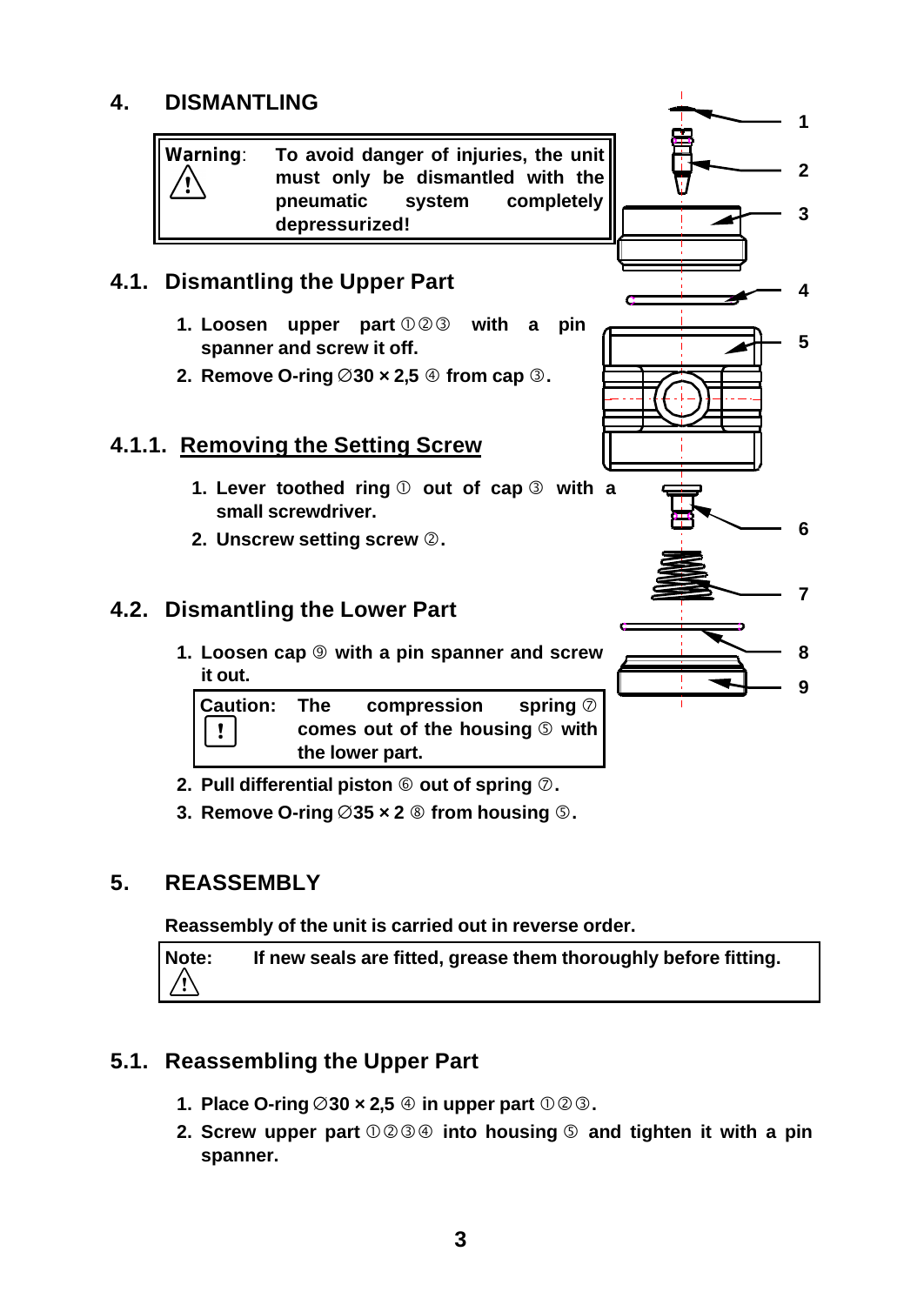## **5.1.1. Fitting the Setting Screw**

- **1. Screw setting screw**  $\oslash$  into cap  $\oslash$ .
- **2. Press toothed ring** Å **into recess with a small screwdriver.**

#### **5.2. Reassembling the Lower Part**

- **1. O Place O-ring**  $\emptyset$ 35  $\times$  **2**  $\circledcirc$  in housing  $\circledcirc$ .
- **2.** Push differential piston  $\circledcirc$  into spring  $\circledcirc$ .
- **3. Place spring with differential piston (**Üá**) in housing** Ö**, making sure that it is centred.**
- **4. Screw cap** â **into housing** Ö **and tighten it with a pin spanner.**

#### **6. DISPOSAL**

**The method of disposal of packaging and discarded parts must comply with local regulations.**

## **7. ASSEMBLY OF SEVERAL COMPONENTS**

**Only components of the same size can be assembled into combined units.**

- **1. Remove the black cover plates from the inlets and outlets of the components you wish to assemble. The coloured cover plates remain in place. 5**
- **2. Turn the component so that the flange surface which is to be joined to the other component is on top.**
- **3. Lay the O-ring** ¿ **from the coupling kit on the flange surface.**
- **4. Place the hexagon nuts** 2 in the **recesses on the component.**
- **5. Place the other component on the flange surface.**
- **6.** Place the clamping cones  $\oplus$  with the screws  $\circledcirc$  in the recesses on the **components.**
- **7. Tighten the clamping screws.**
- **8. Push the small cover plates** ƒ **from the coupling kit on to the clamping cones.**